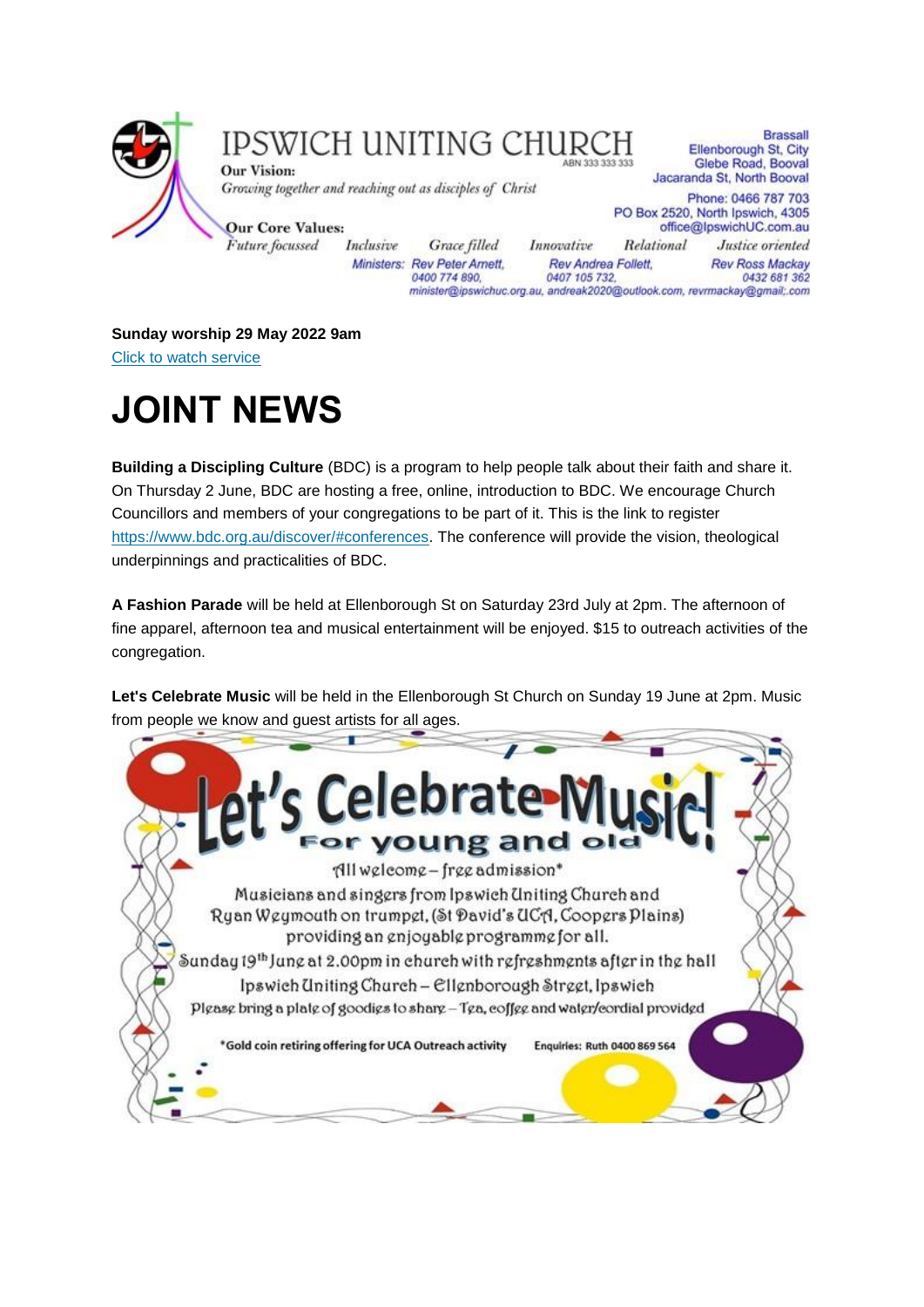**Music Resources Workshop** the location has been changed to Ellenborough St church - RSVP: To Peter Arnett.



**The next Combined Women's Fellowship** gathering will be held at Brassall on Friday 10th June, commencing at 9:30am. RSVP 3rd June to Glenda Pyle, [mandg92@gmx.com](mailto:mandg92@gmx.com) 0419 100 024 Also a planning meeting for interested ladies from each Women's Fellowship group, is on Monday the 11th July at Brassall at 9:30am. This is to discuss activities for the second half of the year.

**The next Men's Breakfast** will be at Jacaranda St at 7.30am on Saturday 11 June.

#### **Future Events**

10 June Ladies Fellowship9.30am - Brassall 11 June Men's Breakfast, 7.30am - Jacaranda St 12 June Music Resources Workshop,1pm - Glebe Rd 19 June Let's Celebrate Music – Ellenborough St 9 July Men's Breakfast, 7.30am - Jacaranda St 11 July Ladies Fellowship planning morning, 9.30am - Brassall 23 July Fashion Parade - Ellenborough St 20 Aug Garage Sale – Ellenborough St 21 Aug Family Picnic – Glebe Rd 27 Aug Trivia Afternoon – Brassall 16 Oct Family Picnic – Glebe Rd 22 Oct Family Fun Day – Glebe Rd 5 Nov Craft Fair - Brassall

## **ELLENBOROUGH ST NEWS**

#### **LECTIONARY READINGS**

**May 29** –Easter 7 - Acts 16:16-34, Psalm 97, Revelation 22:12-14, 16-17, 20-21, John 17:20-26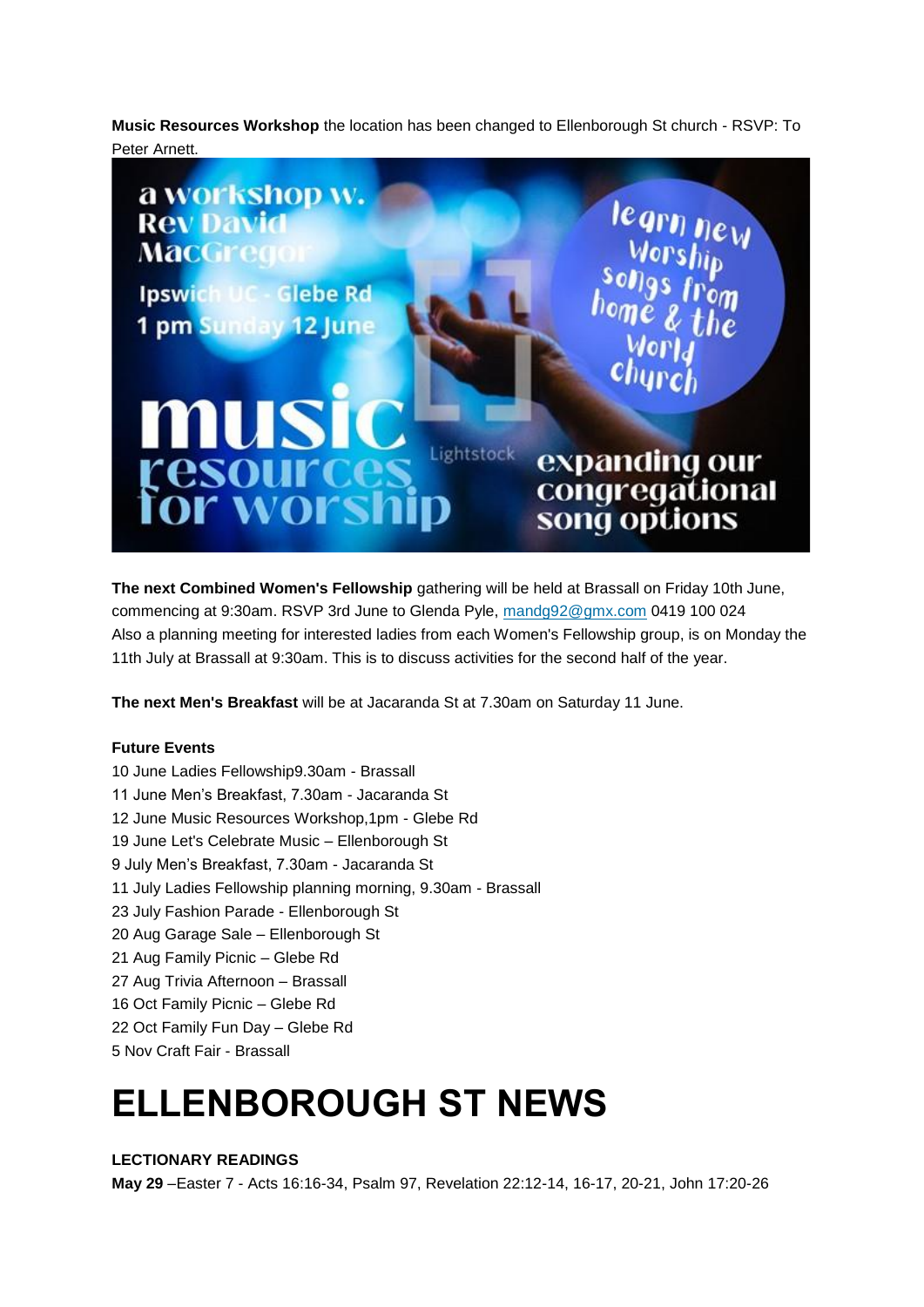**June 5** - Day of Pentecost - Acts 2:1-21 or Genesis 11:1-9, Psalm 104:24-34, 35b, Romans 8:14-17 or Acts 2:1-21, John 14:8-17, (25-27)

**June 12** - Trinity Sun - Proverbs 8:1-4, 22-31 and Psalm 8, Romans 5:1-5, John 16:12-15

**June 19** - Pent 2 - 1 Kings 19:1-4, (5-7), 8-15a and Psalm 42 and 43, Isaiah 65:1-9 and Psalm 22:19- 28, Galatians 3:23-29, Luke 8:26-39

**June 26** - Pent 3 - 2 Kings 2:1-2, 6-14 and Psalm 77:1-2, 11-20, 1 Kings 19:15-16, 19-21 and Psalm 16, Galatians 5:1, 13-25, Luke 9:51-62,

#### **CHURCH ROSTER**

| <b>Date</b>       | Minister        | <b>Bible Reader</b> | <b>Stewards</b>    | <b>Musician</b>     | <b>Song Leader/s</b> |
|-------------------|-----------------|---------------------|--------------------|---------------------|----------------------|
| 29-May            | <b>Rev Ross</b> | Rod M               | Rhonnie & Rod M    | Liz                 | Chris                |
| <b>PowerPoint</b> | <b>Audio</b>    | <b>Streaming</b>    | <b>Morning Tea</b> | <b>Table Set-up</b> | <b>Counting</b>      |
| Anne              | Peter H         | Karen               | Gayle & Del        | Peter H             | Rob B                |

| <b>Date</b> | <b>Minister</b> | <b>Bible Reader</b> | <b>Stewards</b>    | <b>Musician</b>            | <b>Singer</b> |
|-------------|-----------------|---------------------|--------------------|----------------------------|---------------|
| 5-Jun       | <b>Rev Ross</b> | Ruth                | Sandy & Lorraine   | Peter C                    | Lorelle       |
| Projector   | <b>Audio</b>    | <b>Streaming</b>    | <b>Morning Tea</b> | <b>MT Table   Counting</b> |               |
| Anne        | Rob             | John H              | Julie & Karen      | John H                     | John W        |

**With love to the World** is available in the foyer.

#### **From the Leadership Team**

The decision made at the last meeting to support outreach activities of the congregation was clarified. It was agreed that all fundraising for the rest of 2022 go towards outreach activities of the congregation. This would exclude Christmas Bowl, Frontier Servies BBQ and other usual Annual appeals.

#### **It was reported from Church Council**

• It was reported that a gift from the estate of Beryl Livingstone Johnston \$5,000 was received.

• Anne England be accepted as a Church Council representative. A Youth & Young Adults PD and Worship Pastor PD for Glebe Rd were approved.

- That Church Council training on 10 September.
- \$20,000 lost in first quarter

• Term deposit to be established for excess of about \$200,000 of combined funds.

• Tree Lopping was approved at Glebe Rd as were Ellenborough St Fire extinguishers checking and replacement.

• As reported last week, supply at Jacaranda St not to continue due to a Lack of finance and testing the model of future ministry.

#### **Property & Finance Committee**

• The Property & finance Committee was dissolved in favour of 1 person becoming the Property Officer. The position created or reviewed are:

- Property Office Peter H
- Child Safety Officer Chris
- Property Safety Officer Peter C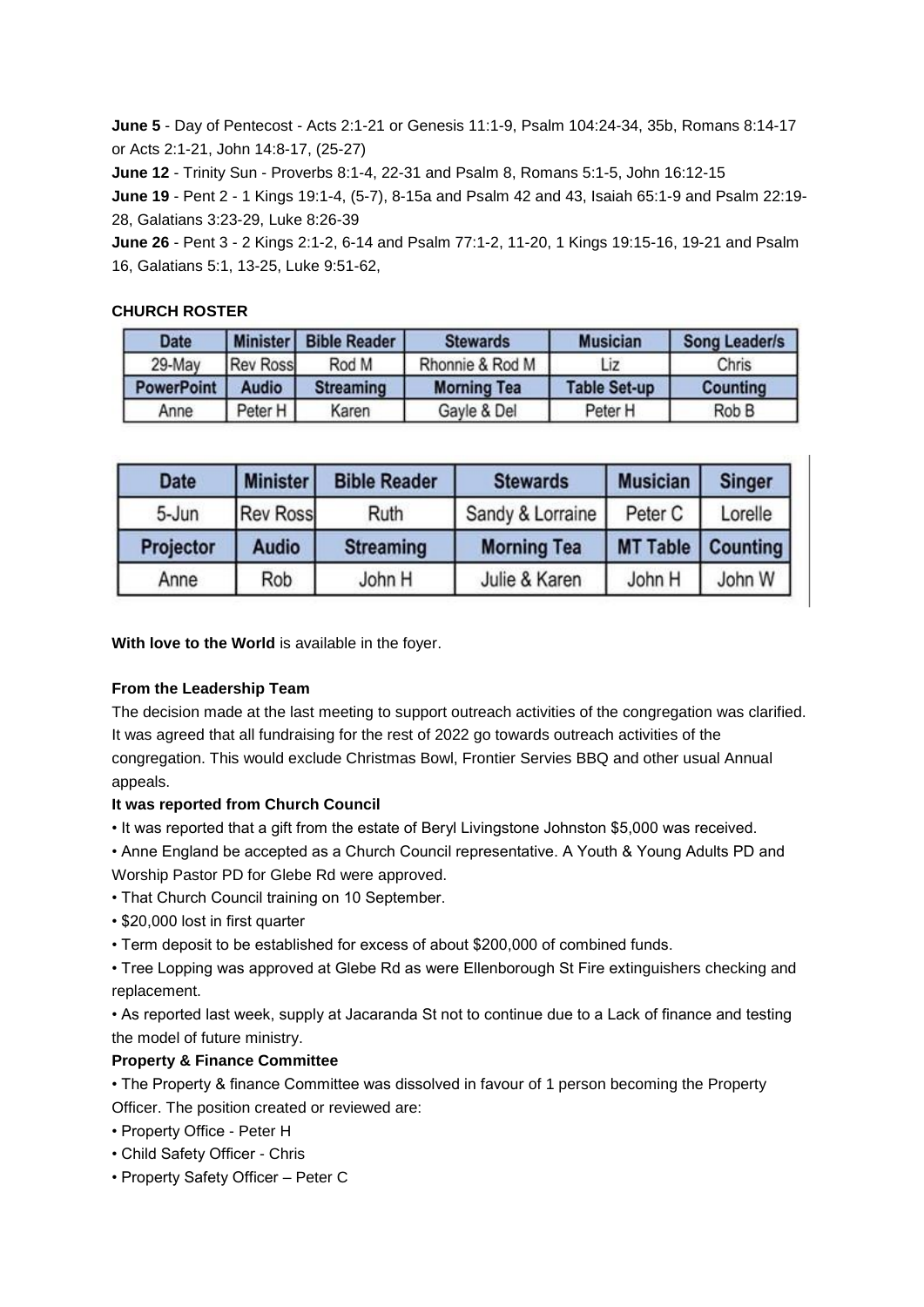- Kitchen coordinator Jean, backup Chris
- Secretary of Leadership Team Chris

#### **In the last Property and Finance report we heard**

- a leaking tap in kitchen has been noted and will be fixed in the future.
- the hall front doorstop has been replaced with a magnetic clip
- the Office phone was working intermittently during the wet weather.
- Repair of carpark will happen soon

#### **Spending/authorising expenditure**

- Leadership Team \$1000
- Minister and Peter Hall \$500
- Jean and Chris in kitchen food items as required
- Peter Clem cleaning items as required.
- If you see something that needs repair or expenditure, please let Peter Hall know.

### **Date claimers.**

**Worship** 9am every Sunday **Messy Church** 2nd Saturday 4.30pm **Adult Leisure group** every Monday 9am. **UnitingKids** every Friday 9.30am **OP Shop** Tuesdays and Thursdays 9.30am. **Huddles** - Please see your leader.

# **JACARANDA ST NEWS**

Nothing new.

### **GLEBE RD NEWS**

attached at foot.

## **BRASSALL NEWS**

attached at foot

# **ECUNEMICAL**

St Paul's Anglican, 124 Brisbane St, will be holding an Overseas Day on Thursday 23 June at 9.30am. Worship service, morning tea, guest speaker and light lunch. Fundraising stalls for Overseas and Northern Outreach Disaster and Climate Change Management in the Pacific and to help reestablish the food gardens, water supplies and promoting church protection.